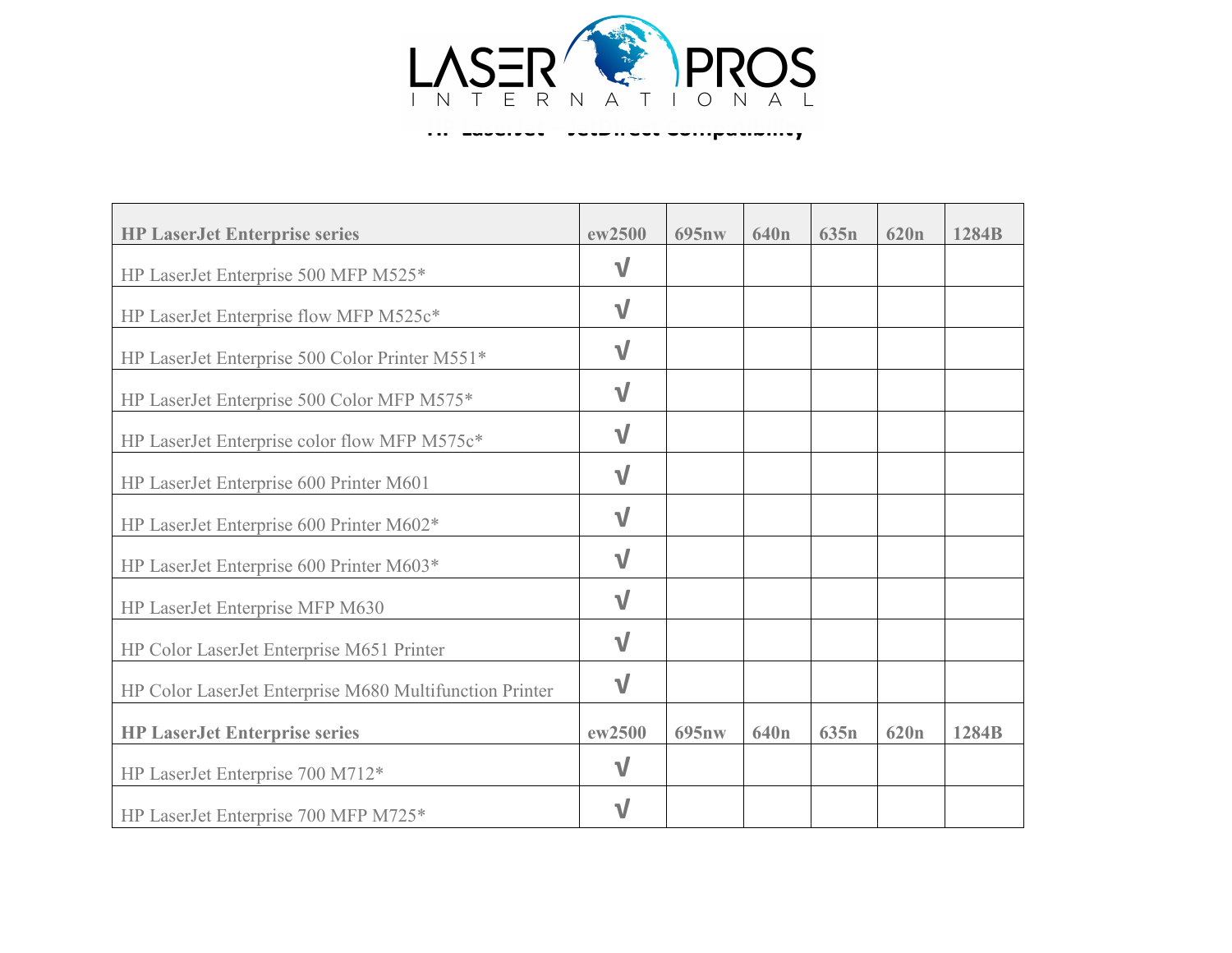| HP Color LaserJet Enterprise M750 Printer              | $\sqrt{}$   |           |                  |                  |                  |       |
|--------------------------------------------------------|-------------|-----------|------------------|------------------|------------------|-------|
| HP LaserJet Enterprise 700 Color MFP M775*             | $\sqrt{}$   |           |                  |                  |                  |       |
| HP LaserJet Enterprise M806 Printer                    | $\sqrt{}$   |           |                  |                  |                  |       |
| HP LaserJet Enterprise flow M830 Multifunction Printer | $\sqrt{}$   |           |                  |                  |                  |       |
| HP Color LaserJet Enterprise M855                      | $\sqrt{}$   |           |                  |                  |                  |       |
| HP Color LaserJet Enterprise flow MFP M880             | $\sqrt{}$   |           |                  |                  |                  |       |
| HP Color LaserJet Enterprise CM4540 MFP                | $\sqrt{}$   | $\sqrt{}$ | $\sqrt{}$        | $\sqrt{}$        |                  |       |
| HP LaserJet Enterprise M4555 MFP                       | $\sqrt{}$   | $\sqrt{}$ | $\sqrt{}$        | $\sqrt{}$        |                  |       |
| HP Color LaserJet Enterprise CP5525 Printer            | $\sqrt{}$   | $\sqrt{}$ | $\sqrt{}$        | $\sqrt{}$        |                  |       |
| <b>HP LaserJet Pro series</b>                          | ew2500      | 695nw     | 640 <sub>n</sub> | 635 <sub>n</sub> | 620 <sub>n</sub> | 1284B |
| HP LaserJet Pro 300 M351 Printer                       | $\sqrt{}$   |           |                  |                  |                  |       |
| HP LaserJet Pro 400 M401 Printer                       | $\sqrt{}$   |           |                  |                  |                  |       |
| HP LaserJet Pro 400 M451 Printer                       | $\sqrt{}$   |           |                  |                  |                  |       |
| <b>HP LaserJet series</b>                              | ew2500      | 695nw     | 640 <sub>n</sub> | 635 <sub>n</sub> | 620 <sub>n</sub> | 1284B |
| HP Color LaserJet CM1015/CM1017 MFP                    | $\sqrt{}$   |           |                  |                  |                  |       |
| HP Color LaserJet CP1025                               | $\sqrt{}$   |           |                  |                  |                  |       |
| HP LaserJet 1160                                       | $\mathbf v$ |           |                  |                  |                  |       |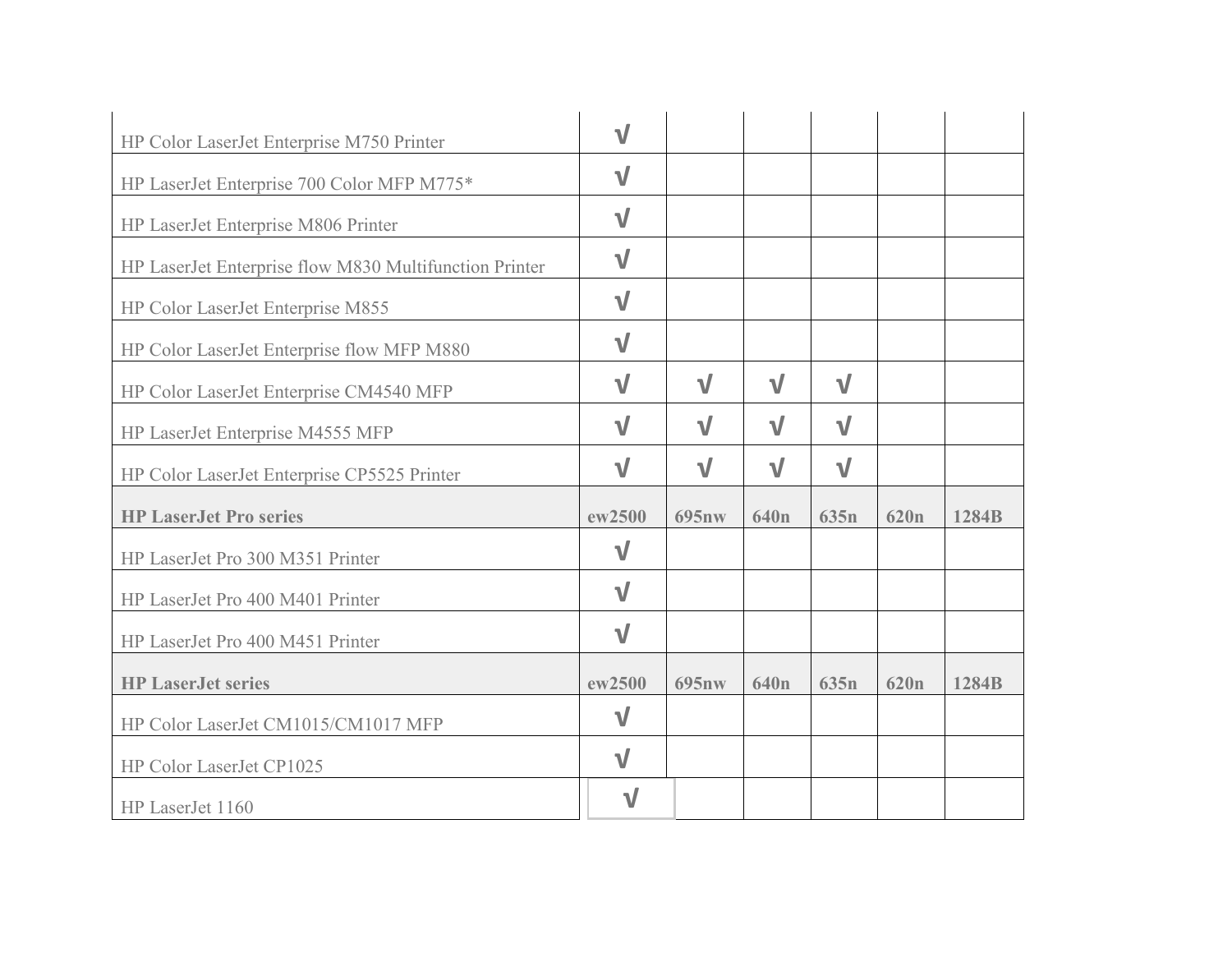|                                                          | $\sqrt{}$ |           |                  |           |                  |           |
|----------------------------------------------------------|-----------|-----------|------------------|-----------|------------------|-----------|
| HP Color LaserJet CM1312 MFP                             |           |           |                  |           |                  | $\sqrt{}$ |
| HP LaserJet 1320 Printer                                 | $\sqrt{}$ |           |                  |           |                  |           |
| HP Color LaserJet CP1510/CP1514/CP1515/CP1518<br>Printer | $\sqrt{}$ |           |                  |           |                  |           |
| HP Color LaserJet CP1525 Printer                         | $\sqrt{}$ |           |                  |           |                  |           |
| HP LaserJet P2010/P2014 Printer                          | $\sqrt{}$ |           |                  |           |                  |           |
| HP LaserJet P2015 Printer                                | $\sqrt{}$ |           |                  |           |                  |           |
| HP Color LaserJet CP2025 Printer                         | $\sqrt{}$ |           |                  |           |                  |           |
| HP LaserJet P2035 Printer                                | $\sqrt{}$ |           |                  |           |                  |           |
| HP LaserJet P2055 Printer                                | $\sqrt{}$ |           |                  |           |                  |           |
| HP LaserJet 2200 Printer                                 |           |           |                  | $\sqrt{}$ | $\sqrt{}$        |           |
| HP LaserJet 2300 Printer                                 |           |           |                  | $\sqrt{}$ | $\sqrt{}$        |           |
| HP LaserJet 2400/2410/2420/2430 Printer                  |           | $\sqrt{}$ | $\sqrt{}$        | $\sqrt{}$ | $\sqrt{}$        |           |
| <b>HP LaserJet series</b>                                | ew2500    | 695nw     | 640 <sub>n</sub> | 635n      | 620 <sub>n</sub> | 1284B     |
| HP Color LaserJet 2500                                   |           |           |                  | $\sqrt{}$ | $\sqrt{}$        |           |
| HP Color LaserJet 2600n                                  | $\sqrt{}$ |           |                  |           |                  |           |
| HP Color LaserJet 2605                                   | V         |           |                  |           |                  |           |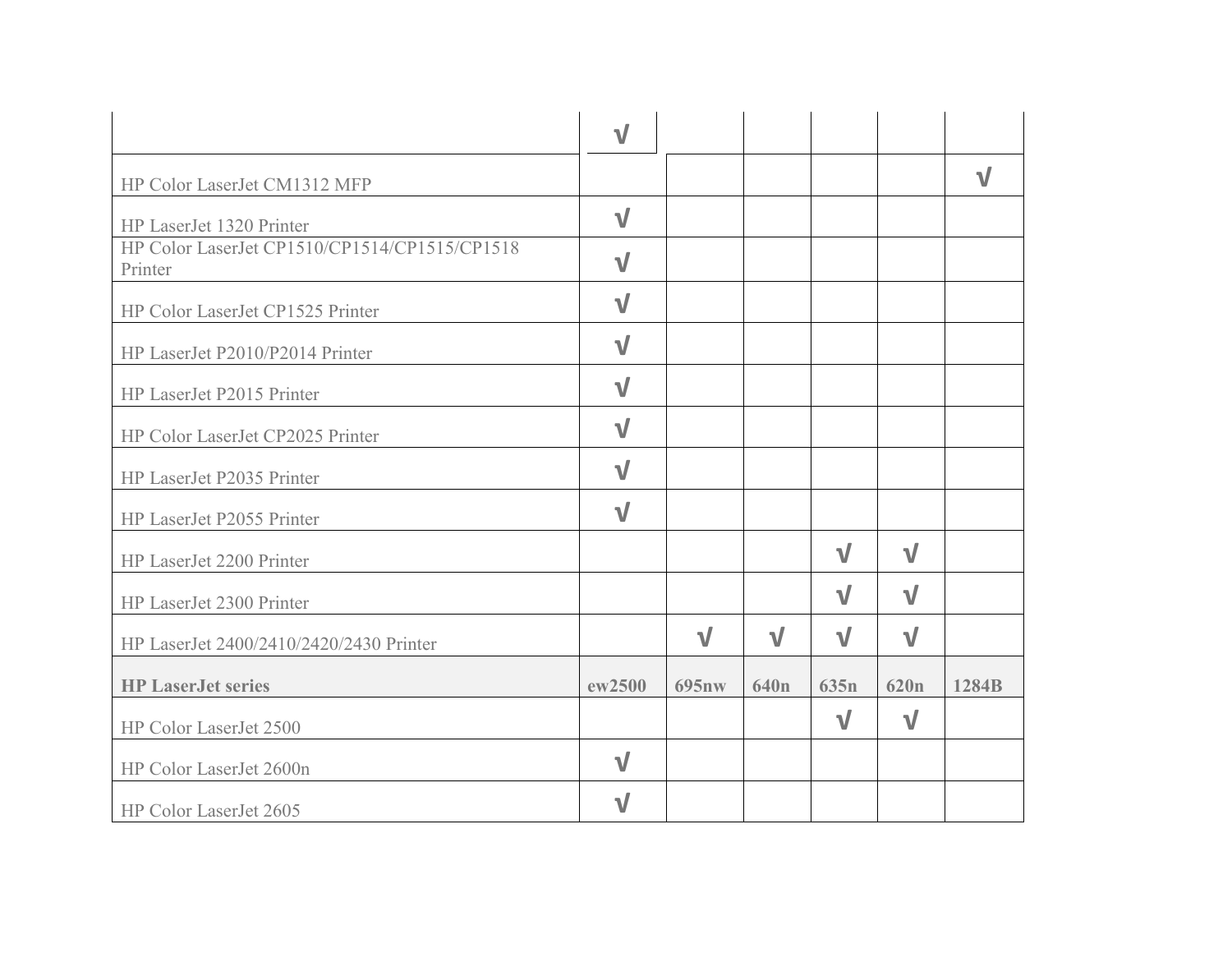| HP Color LaserJet 2700                  | $\sqrt{}$   |           |                  |             |                  |           |
|-----------------------------------------|-------------|-----------|------------------|-------------|------------------|-----------|
| HP Color LaserJet 3000 Printer          | $\sqrt{}$   | $\sqrt{}$ | $\sqrt{}$        | $\sqrt{}$   | $\sqrt{}$        | $\sqrt{}$ |
| HP Color LaserJet P3005 Printer         | $\sqrt{}$   | $\sqrt{}$ | $\sqrt{}$        | $\sqrt{}$   | $\sqrt{}$        | $\sqrt{}$ |
| HP LaserJet Enterprise P3015 Printer    | $\sqrt{}$   | $\sqrt{}$ | $\sqrt{}$        | $\sqrt{}$   | $\sqrt{}$        | $\sqrt{}$ |
| HP LaserJet M3027 Multifunction Printer | $\sqrt{}$   | $\sqrt{}$ | $\sqrt{}$        | $\sqrt{}$   | $\sqrt{}$        | $\sqrt{}$ |
| HP LaserJet M3035 Multifunction Printer | $\sqrt{}$   | $\sqrt{}$ | $\sqrt{}$        | $\sqrt{}$   | $\sqrt{ }$       | $\sqrt{}$ |
| HP Color LaserJet CP3505 Printer        | $\sqrt{}$   | $\sqrt{}$ | $\sqrt{}$        | $\sqrt{}$   |                  | $\sqrt{}$ |
| HP Color LaserJet CP3520/CP3525 Printer | $\sqrt{}$   | $\sqrt{}$ | $\sqrt{}$        | $\sqrt{}$   | $\sqrt{}$        | $\sqrt{}$ |
| HP Color LaserJet CM3530 MFP            | $\sqrt{}$   | $\sqrt{}$ | $\sqrt{}$        | $\sqrt{}$   | $\sqrt{}$        | $\sqrt{}$ |
| HP Color LaserJet 3600 Printer          | $\sqrt{}$   |           |                  |             |                  |           |
| HP Color LaserJet 3700 Printer          |             |           |                  | $\sqrt{}$   | $\sqrt{}$        |           |
| HP Color LaserJet 3800 Printer          | $\sqrt{}$   | $\sqrt{}$ | $\sqrt{}$        | $\sqrt{}$   | $\sqrt{}$        | $\sqrt{}$ |
| <b>HP LaserJet series</b>               | ew2500      | 695nw     | 640 <sub>n</sub> | 635n        | 620 <sub>n</sub> | 1284B     |
| HP LaserJet 4000 Printer                |             |           |                  | $\sqrt{}$   | $\sqrt{}$        |           |
| HP Color LaserJet CP4005 Printer        | $\sqrt{}$   |           |                  |             |                  |           |
| HP LaserJet P4014 Printer               | $\sqrt{}$   | $\sqrt{}$ | $\sqrt{ }$       | $\sqrt{}$   | $\sqrt{}$        | $\sqrt{}$ |
| HP LaserJet P4015 Printer               | $\mathbf v$ | $\sqrt{}$ | $\sqrt{}$        | $\mathbf v$ | $\sqrt{}$        | $\sqrt{}$ |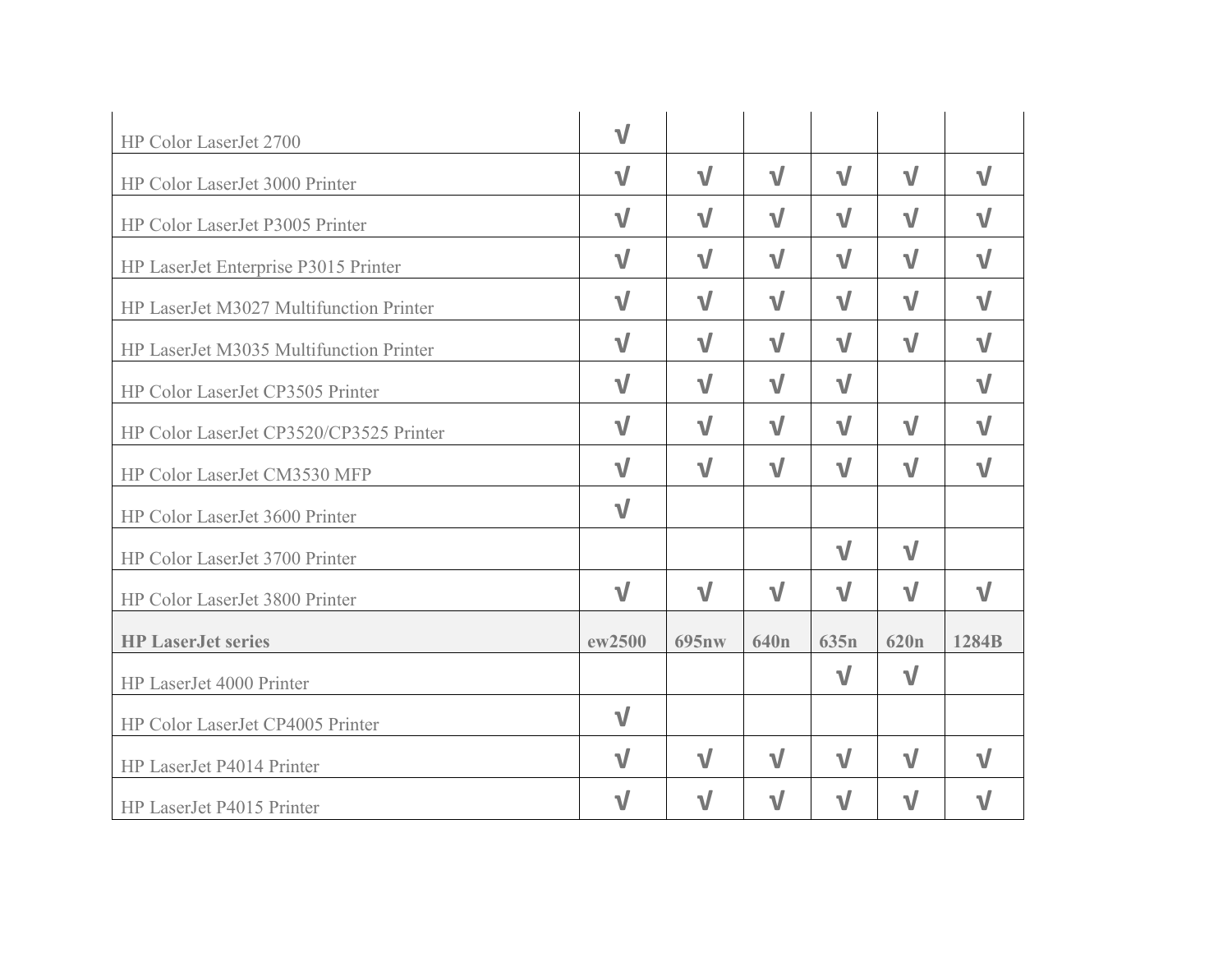| HP Color LaserJet Enterprise CP4025 Printer | $\sqrt{}$ | $\sqrt{}$ | $\sqrt{}$        | $\sqrt{}$        | $\sqrt{}$        | V         |
|---------------------------------------------|-----------|-----------|------------------|------------------|------------------|-----------|
| HP LaserJet 4050 Printer                    |           |           |                  | $\sqrt{}$        | $\sqrt{}$        |           |
| HP LaserJet 4100 Printer                    |           |           |                  | $\sqrt{}$        | $\sqrt{}$        |           |
| HP LaserJet 4100 Multifunction Printer      |           |           |                  | $\sqrt{}$        | $\sqrt{}$        |           |
| HP LaserJet 4200 Printer                    |           |           |                  | $\sqrt{}$        | $\sqrt{}$        |           |
| HP LaserJet 4240 Printer                    | $\sqrt{}$ | $\sqrt{}$ | $\sqrt{}$        | $\sqrt{ }$       | $\sqrt{}$        |           |
| HP LaserJet 4250 Printer                    | $\sqrt{}$ | $\sqrt{}$ | $\sqrt{}$        | $\sqrt{}$        | $\sqrt{}$        |           |
| HP LaserJet 4300 Printer                    |           |           |                  | $\sqrt{}$        | $\sqrt{}$        |           |
| HP LaserJet 4345 Multifunction Printer      |           | $\sqrt{}$ | $\sqrt{}$        | $\sqrt{}$        | $\sqrt{}$        |           |
| HP LaserJet M4345 Multifunction Printer     | $\sqrt{}$ | $\sqrt{}$ | $\sqrt{}$        | $\sqrt{}$        | $\sqrt{}$        | $\sqrt{}$ |
| HP LaserJet 4350 Printer                    | $\sqrt{}$ | $\sqrt{}$ | $\sqrt{ }$       | $\sqrt{}$        | $\sqrt{}$        |           |
| HP LaserJet 4500 Printer                    |           |           |                  | $\sqrt{}$        | $\sqrt{}$        |           |
| <b>HP LaserJet series</b>                   | ew2500    | 695nw     | 640 <sub>n</sub> | 635 <sub>n</sub> | 620 <sub>n</sub> | 1284B     |
| HP LaserJet P4510/P4515 Printer             | $\sqrt{}$ | $\sqrt{}$ | $\sqrt{}$        | $\sqrt{}$        | $\sqrt{}$        | $\sqrt{}$ |
| HP Color LaserJet Enterprise CP4525 Printer | $\sqrt{}$ | $\sqrt{}$ | $\sqrt{ }$       | $\sqrt{ }$       | $\sqrt{}$        | $\sqrt{}$ |
| HP LaserJet 4550 Printer                    |           |           |                  | $\sqrt{}$        | $\sqrt{}$        |           |
| HP LaserJet 4600/4610 Printer               |           |           |                  | $\mathbf v$      | $\sqrt{}$        |           |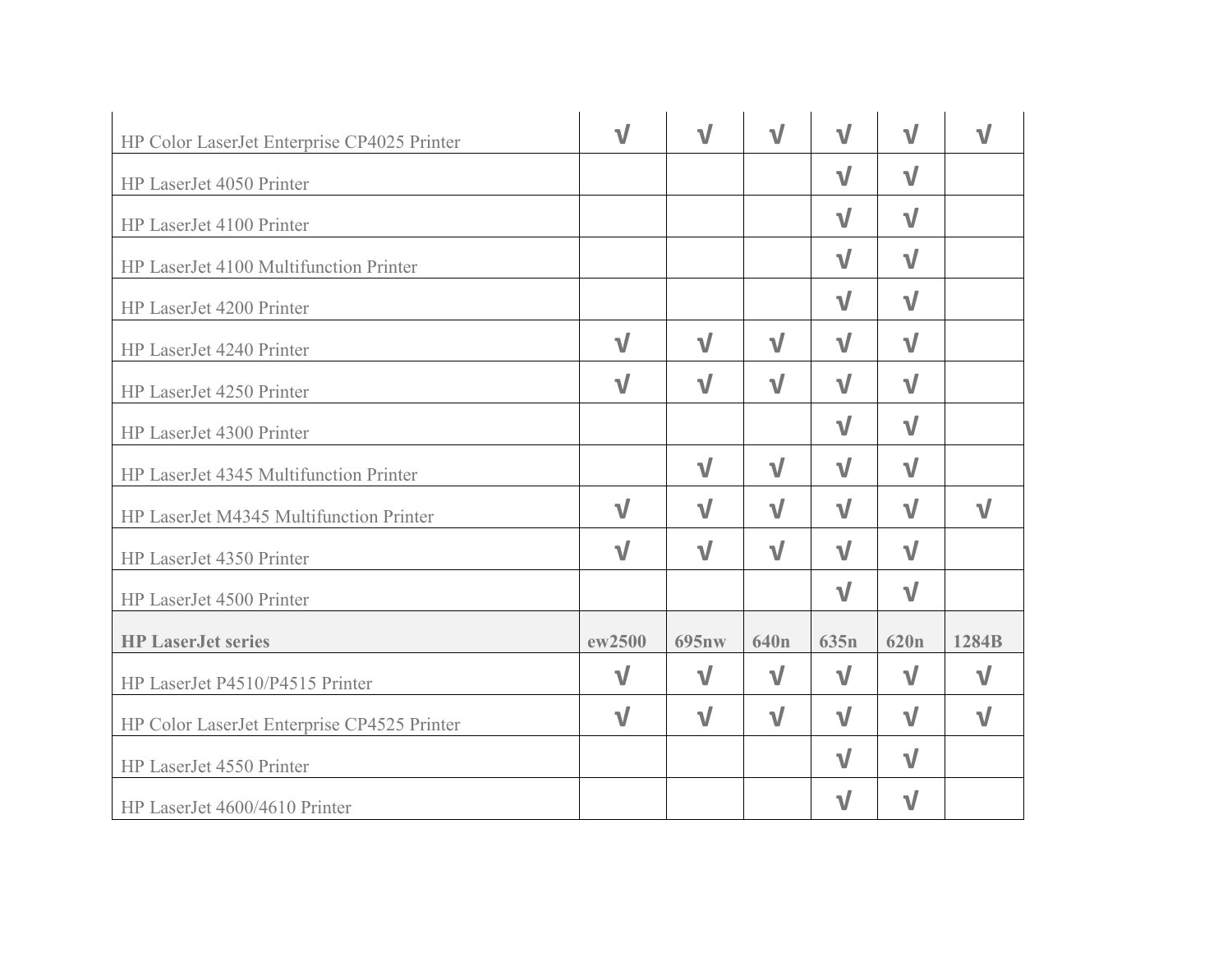| HP LaserJet 4650 Printer                     |           |             |                  | $\sqrt{}$        | $\sqrt{}$        |           |
|----------------------------------------------|-----------|-------------|------------------|------------------|------------------|-----------|
| HP LaserJet 4700 Printer                     | $\sqrt{}$ | $\sqrt{}$   | $\sqrt{}$        | $\sqrt{}$        | $\sqrt{}$        |           |
| HP Color LaserJet 4730 Multifunction Printer | $\sqrt{}$ | $\sqrt{}$   | $\sqrt{}$        | $\sqrt{}$        | $\sqrt{}$        | $\sqrt{}$ |
| HP Color LaserJet CM4730 MFP                 | $\sqrt{}$ | $\sqrt{}$   | $\sqrt{}$        | $\sqrt{}$        |                  | $\sqrt{}$ |
| HP LaserJet 5000 Printer                     |           |             |                  | $\sqrt{}$        | $\sqrt{}$        |           |
| HP LaserJet M5025 Multifunction Printer      | $\sqrt{}$ | $\sqrt{}$   | $\sqrt{ }$       | $\sqrt{}$        | $\sqrt{}$        | $\sqrt{}$ |
| HP LaserJet M5035 Multifunction Printer      | $\sqrt{}$ | $\sqrt{}$   | $\sqrt{}$        | $\sqrt{}$        | $\sqrt{}$        | $\sqrt{}$ |
| HP LaserJet 5100 Printer                     |           |             |                  | $\sqrt{}$        | $\sqrt{}$        |           |
| HP LaserJet 5200 Printer                     | $\sqrt{}$ | $\sqrt{}$   | $\sqrt{}$        | $\sqrt{}$        | $\sqrt{}$        |           |
| HP LaserJet CP5225 Professional Printer      | $\sqrt{}$ |             |                  |                  |                  |           |
| HP Color LaserJet 5500 Printer               |           |             |                  | $\sqrt{}$        | $\sqrt{}$        |           |
| HP Color LaserJet 5550 Printer               | $\sqrt{}$ | $\sqrt{}$   | $\sqrt{}$        | $\sqrt{ }$       | $\sqrt{}$        |           |
| <b>HP LaserJet series</b>                    | ew2500    | 695nw       | 640 <sub>n</sub> | 635 <sub>n</sub> | 620 <sub>n</sub> | 1284B     |
| HP Color LaserJet CP6015 Printer             | $\sqrt{}$ | $\sqrt{}$   | $\sqrt{ }$       | $\sqrt{}$        | $\sqrt{}$        | $\sqrt{}$ |
| HP Color LaserJet CM6030/CM6040 MFP          | $\sqrt{}$ | $\sqrt{}$   | $\sqrt{}$        | $\sqrt{}$        | $\sqrt{}$        | $\sqrt{}$ |
| HP LaserJet 8000 Printer                     |           |             |                  | $\sqrt{}$        | $\sqrt{}$        |           |
| HP CM8000/CM8050/CM8060 Color MFP            |           | $\mathbf v$ | $\sqrt{}$        | $\sqrt{}$        |                  | V         |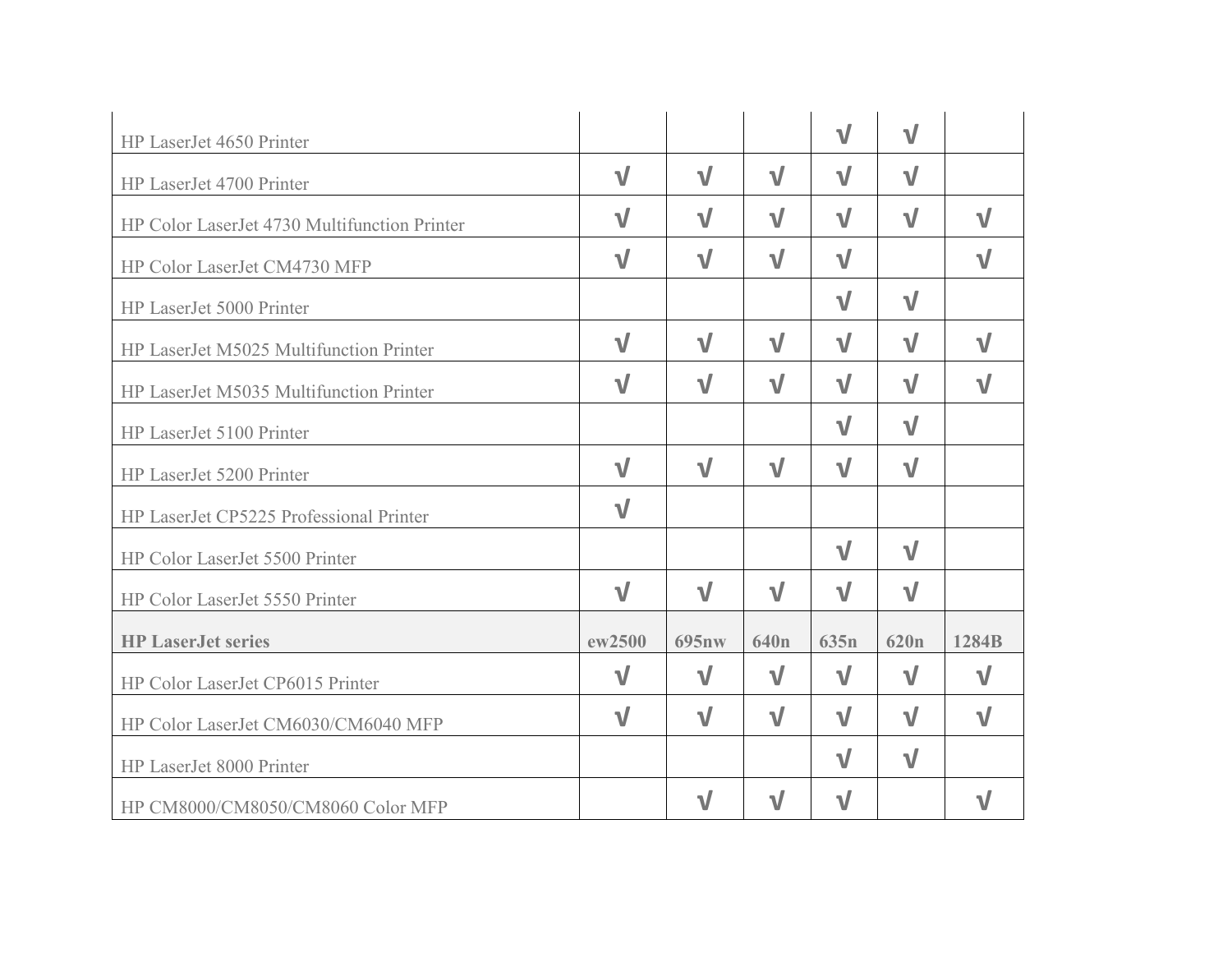| HP LaserJet 8100 Printer                      |           |              |                  | $\sqrt{}$        | $\sqrt{}$        |           |
|-----------------------------------------------|-----------|--------------|------------------|------------------|------------------|-----------|
| HP LaserJet 8150 Printer                      |           |              |                  | $\sqrt{}$        |                  |           |
| HP Color LaserJet 8500 Printer                |           |              |                  | $\sqrt{}$        | $\sqrt{}$        |           |
| HP Color LaserJet 8550 Printer                |           |              |                  | $\sqrt{}$        | $\sqrt{}$        |           |
| HP LaserJet 8550 Multifunction Printer        |           |              |                  | $\sqrt{}$        | $\sqrt{}$        |           |
| HP LaserJet 9000 Printer                      |           |              |                  | $\sqrt{}$        | $\sqrt{}$        |           |
| HP LaserJet 9000 Multifunction Printer        |           |              |                  | $\sqrt{}$        | $\sqrt{}$        |           |
| HP LaserJet 9040 Printer                      |           | $\sqrt{}$    | $\sqrt{}$        | $\sqrt{}$        | $\sqrt{}$        |           |
| HP LaserJet 9050 Printer                      |           | $\sqrt{}$    | $\sqrt{}$        | $\sqrt{}$        | $\sqrt{}$        |           |
| HP LaserJet 9040/9050 MFP                     |           | $\sqrt{}$    | $\sqrt{}$        | $\sqrt{}$        | $\sqrt{}$        |           |
| HP LaserJet M9040/M9050 MFP                   | $\sqrt{}$ | $\sqrt{}$    | $\sqrt{}$        | $\sqrt{}$        | $\sqrt{}$        | $\sqrt{}$ |
| HP Color LaserJet 9500 Printer                |           |              |                  | $\sqrt{}$        | $\sqrt{}$        |           |
| HP Color LaserJet 9500 Multifunction Printer  |           |              |                  |                  | $\sqrt{}$        |           |
| <b>HP LaserJet series</b>                     | ew2500    | <b>695nw</b> | 640 <sub>n</sub> | 635 <sub>n</sub> | 620 <sub>n</sub> | 1284B     |
| HP Color LaserJet 2800 All-in-One (2820/2840) | $\sqrt{}$ |              |                  |                  |                  |           |
| HP LaserJet 3050 All-in-One                   | $\sqrt{}$ |              |                  |                  |                  |           |
| HP LaserJet 3052 All-in-One                   | $\sqrt{}$ |              |                  |                  |                  |           |